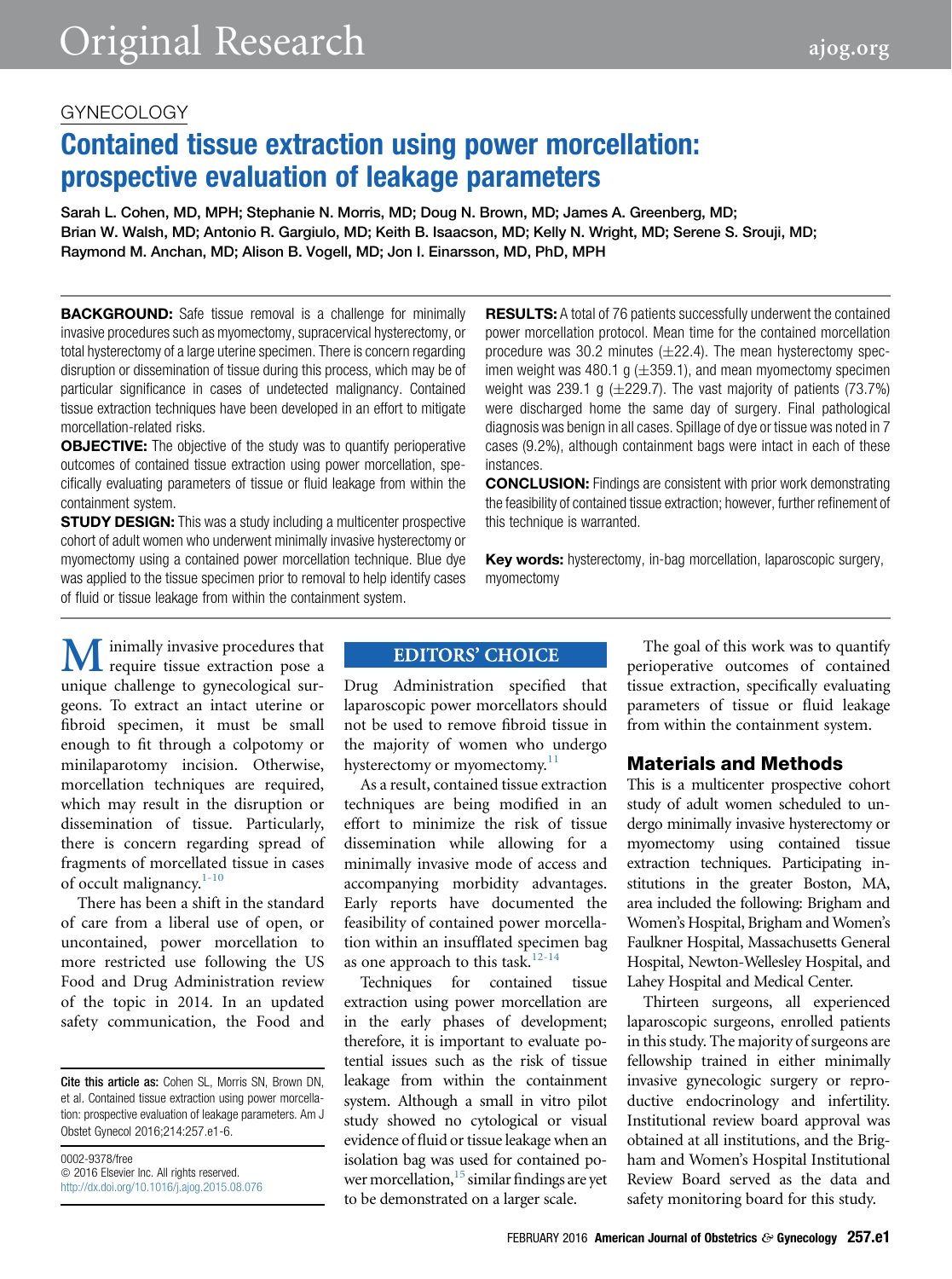<span id="page-1-0"></span>The primary outcome measure was leakage of dye or tissue fragments during specimen removal using contained power morcellation. Secondary outcomes included operative time, time required for contained power morcellation, and perioperative complications. Inclusion criteria for enrollment were women 18 years of age or older eligible to undergo laparoscopic or robot-assisted laparoscopic myomectomy or hysterectomy, as determined clinically by the operating surgeon. Exclusion criteria included suspected malignancy, medical illness precluding laparoscopy, inability to give informed consent, allergy to either indigo carmine or methylene blue dye, or morbid obesity. Routine preoperative testing was performed at the discretion of the operating surgeon and included a Papanicolaou smear, endometrial biopsy, imaging with pelvic magnetic resonance imaging or ultrasound, and blood work as indicated.

The following demographic variables were collected: patient age, race, obstetrical history, body mass index (BMI), past surgical history, and indication for surgery. Perioperative variables that were collected included the following: mode of access, type of procedure(s) performed, operative time (defined as time from incision to closure), time for morcellation procedure (defined as time from placing containment bag into abdomen to complete specimen removal), estimated blood loss (defined as surgeon estimate that was recorded in the operative record), specimen weight, number of fibroids removed in cases of myomectomy, type of containment bag used, intact status of the containment bag as visually inspected by surgical team at the end of the procedure, the presence of dye or tissue leakage outside the containment bag, intraoperative complications (defined as visceral, vascular, or nerve injury; estimated blood loss greater than 1000 mL; or serious anesthesia complication), postoperative complications (graded on Clavien-Dindo 5 point scale),  $^{16}$  $^{16}$  $^{16}$  length of hospital stay, readmission, reoperation, and pathological results.

Eligible patients were offered enrollment and, if interested, signed informed consent to participate in the study

| <b>Characteristics</b>               | morcellation<br>$(n = 76)$ | morcellation<br>$(n = 10)$ | morcellation<br>$(n = 3)$ |
|--------------------------------------|----------------------------|----------------------------|---------------------------|
| Procedure, n, %                      |                            |                            |                           |
| Hysterectomy                         | 42 (55.3%)                 | $6(60.0\%)$                | $1(33.3\%)$               |
| Myomectomy                           | 34 (44.7%)                 | 4 (40.0%)                  | 2(66.7%)                  |
| Subtype of hysterectomy,<br>$n, %^a$ |                            |                            |                           |
| Total                                | 13 (31.0%)                 | $3(50.0\%)$                | 1 (100.0%)                |
| Supracervical                        | 29 (69.0%)                 | 2(33.3%)                   | $0(0\%)$                  |
| Radical                              | $0(0\%)$                   | 1 (16.7%)                  | $0(0\%)$                  |
| Approach, n, %                       |                            |                            |                           |
| Laparoscopic multiport               | 66 (86.8%)                 | 7 (70.0%)                  | $1(33.3\%)$               |
| Robotic, multiport                   | 10 (13.2%)                 | $3(30.0\%)$                | 2(66.7%)                  |
| Additional procedure, n, %           |                            |                            |                           |
| No                                   | 26 (34.2%)                 | $3(30.0\%)$                | 2(66.7%)                  |
| Yes                                  | 50 (65.8%)                 | 7 (70.0%)                  | $1(33.3\%)$               |
| Age                                  |                            |                            |                           |
| Mean (SD)                            | 43.16 (8.53)               | 44.50 (8.06)               | 40.67 (6.66)              |
| Race, n, %                           |                            |                            |                           |
| White                                | 50 (65.8%)                 | $8(80.0\%)$                | 2(66.7%)                  |
| <b>Black</b>                         | 12 (15.8%)                 | $1(10.0\%)$                | $0(0\%)$                  |
| Hispanic/Latino                      | 6(7.9%)                    | $0(0\%)$                   | $0(0\%)$                  |
| Asian/Pacific Islander               | $6(7.9\%)$                 | $1(10.0\%)$                | $1(33.3\%)$               |
| <b>Other</b>                         | $1(1.3\%)$                 | $0(0\%)$                   | $0(0\%)$                  |

TABLE 1 Patient characteristics by success of contained tissue extraction Completed No **Unsuccessful** 

| Procedure, n, %                                                     |              |              |              |             |
|---------------------------------------------------------------------|--------------|--------------|--------------|-------------|
| Hysterectomy                                                        | 42 (55.3%)   | $6(60.0\%)$  | $1(33.3\%)$  |             |
| Myomectomy                                                          | 34 (44.7%)   | 4 (40.0%)    | 2(66.7%)     |             |
| Subtype of hysterectomy,<br>n, %                                    |              |              |              |             |
| Total                                                               | 13 (31.0%)   | $3(50.0\%)$  | $1(100.0\%)$ |             |
| Supracervical                                                       | 29 (69.0%)   | 2 (33.3%)    | $0(0\%)$     |             |
| Radical                                                             | $0(0\%)$     | 1(16.7%)     | $0(0\%)$     |             |
| Approach, n, %                                                      |              |              |              |             |
| Laparoscopic multiport                                              | 66 (86.8%)   | 7 (70.0%)    | 1(33.3%)     |             |
| Robotic, multiport                                                  | 10 (13.2%)   | $3(30.0\%)$  | 2(66.7%)     |             |
| Additional procedure, n, %                                          |              |              |              |             |
| No                                                                  | 26 (34.2%)   | $3(30.0\%)$  | 2(66.7%)     |             |
| Yes                                                                 | 50 (65.8%)   | 7 (70.0%)    | $1(33.3\%)$  |             |
| Age                                                                 |              |              |              |             |
| Mean (SD)                                                           | 43.16 (8.53) | 44.50 (8.06) | 40.67 (6.66) |             |
| Race, n, %                                                          |              |              |              |             |
| White                                                               | 50 (65.8%)   | $8(80.0\%)$  | 2(66.7%)     |             |
| <b>Black</b>                                                        | 12 (15.8%)   | $1(10.0\%)$  | $0(0\%)$     |             |
| Hispanic/Latino                                                     | 6(7.9%)      | $0(0\%)$     | $0(0\%)$     |             |
| Asian/Pacific Islander                                              | $6(7.9\%)$   | $1(10.0\%)$  | $1(33.3\%)$  |             |
| <b>Other</b>                                                        | $1(1.3\%)$   | $0(0\%)$     | $0(0\%)$     |             |
| <b>Declined</b>                                                     | $1(1.3\%)$   | $0(0\%)$     | $0(0\%)$     |             |
| BMI                                                                 |              |              |              |             |
| Mean (SD)                                                           | 26.47 (5.93) | 25.59 (8.54) | 27.80 (5.56) |             |
| Parity, n, %                                                        |              |              |              |             |
| Nulliparous                                                         | 38 (50.0%)   | $5(50.0\%)$  | 2(66.7%)     |             |
| 1-2 live births                                                     | 30 (39.5%)   | $5(50.0\%)$  | $1(33.3\%)$  |             |
| $>$ 2 live births                                                   | $8(10.5\%)$  | $0(0\%)$     | $0(0\%)$     |             |
| Prior abdominal<br>surgery, n, %                                    |              |              |              |             |
| None                                                                | 43 (56.6%)   | $5(50.0\%)$  | 1 (33.3%)    |             |
| Laparotomy                                                          | 16 (21.1%)   | $1(10.0\%)$  | $0(0\%)$     |             |
| Laparoscopy                                                         | 11 (14.5%)   | $3(30.0\%)$  | 1 (33.3%)    |             |
| <b>Both</b>                                                         | $6(7.9\%)$   | $1(10.0\%)$  | $1(33.3\%)$  |             |
| Cohen et al. Contained tissue extraction. Am J Obstet Gynecol 2016. |              |              |              | (continued) |

protocol. Patients who declined participation were offered other standard methods of tissue extraction including specimen removal via a colpotomy or

minilaparotomy incisions. The contained power morcellation was performed according to a technique that has previously been described. $^{13}$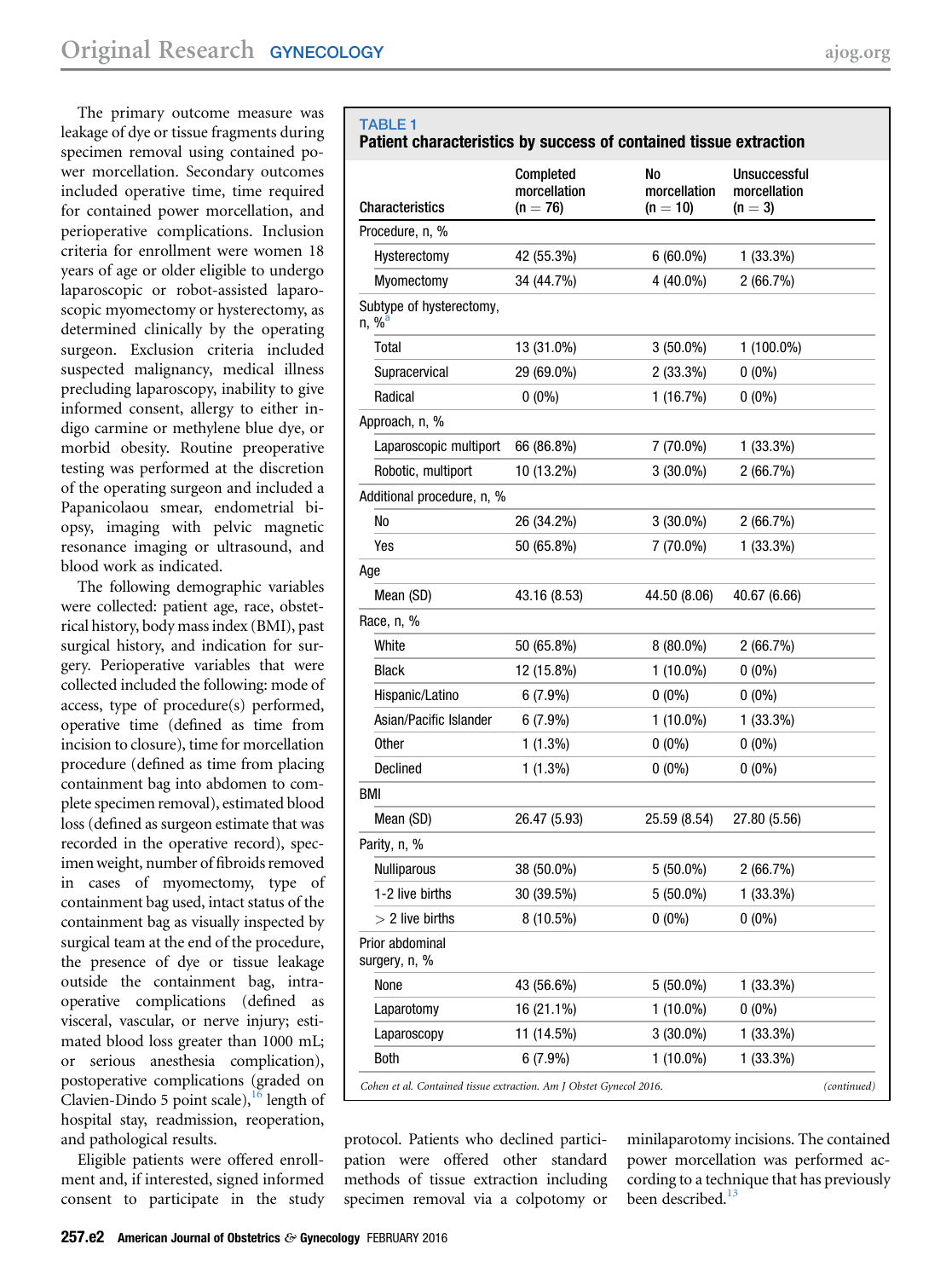<span id="page-2-0"></span>The laparoscopic or robot-assisted laparoscopic myomectomy or hysterectomy was performed in standard fashion: a 5 or 12 mm port was placed at the umbilicus with additional ports on the abdomen as per surgeon discretion. Following hysterectomy or myomectomy, a tightly rolled containment bag was inserted into the abdomen. Specimen containment bags used for this purpose included the following: EcoSac (Espiner Medical, North Somerset, United Kingdom),  $50 \times 50$  cm isolation bag (3, St Paul, MN), Anchor tissue retrieval system (Anchor Products Co, Addison, IL), and Endocatch (Covidien, Minneapolis, MN).

These containment bag options were chosen from among hospital stock, and the use of a particular bag type was based on surgeon preference. The bag was then opened and the specimen placed into the bag. The bag edges were brought out through the umbilical site, and once the entire rim of the bag was outside the abdominal cavity, a laparoscopic trocar was replaced through the orifice of the bag. Next, the abdominal cavity was desufflated by opening an ancillary port, and the insufflation tubing was connected to the trocar inside the containment bag. After visual inspection to confirm that the inflated bag contained the tissue specimen, a lateral trocar was redirected to pierce the bag. A balloon-tipped trocar (Kii Advanced Fixation, Applied Medical, Irvine, CA) was recommended for this purpose to maintain the trocar position within the bag. The laparoscope was then placed via the lateral port and insufflation tubing connected at this site as well.

At this time, 5 mL of either indigo carmine or methylene blue dye were injected into the bag, and then a power morcellator device (Rotocut G1; Karl Storz, Tuttlingen, Germany) was introduced at the umbilicus. This small volume of blue dye was sufficient to stain the specimen and coat the tissue and associated fluids. The specimen was then morcellated under continuous laparoscopic vision.

At the end of morcellation, the specimen bag was desufflated, the abdominal TABLE<sub>1</sub> Patient characteristics by success of contained tissue extraction (continued)

| <b>Characteristics</b>              | Completed<br>morcellation<br>$(n = 76)$ | No<br>morcellation<br>$(n = 10)$ | Unsuccessful<br>morcellation<br>$(n=3)$ |
|-------------------------------------|-----------------------------------------|----------------------------------|-----------------------------------------|
| Indication for surgery <sup>b</sup> |                                         |                                  |                                         |
| Pain/endometriosis                  | 14 (18.4%)                              | $2(20.0\%)$                      | $0(0\%)$                                |
| Abnormal bleeding                   | 23 (30.3%)                              | $1(10.0\%)$                      | $0(0\%)$                                |
| <b>Fibroids</b>                     | 59 (77.6%)                              | $8(80.0\%)$                      | $3(100\%)$                              |
| Pelvic organ prolapse               | $6(7.9\%)$                              | $2(20.0\%)$                      | $0(0\%)$                                |
| Other indication                    | $4(5.3\%)$                              | $0(0\%)$                         | $0(0\%)$                                |

Missing data as follows: BMI,  $n=1$ . BMI, body mass index.

<sup>a</sup> Among those who had a hysterectomy; <sup>b</sup> Categories not mutually exclusive.

Cohen et al. Contained tissue extraction. Am J Obstet Gynecol 2016.

cavity reinsufflated, and, if using a balloon-tipped trocar, the pneumatic anchor device of the trocar deflated and removed from the bag. This was done in sequence in an effort to avoid the exit of liquids and gas under pressure inside the bag into the abdominal cavity. Following removal of the containment bag, the abdomen and pelvis was carefully examined for any signs of spillage of blue dye, fluid, or tissue.

The integrity of the containment system was also examined by the surgeon. Precautions were outlined such that if a bag tear or leakage was noted at any time prior to or during morcellation, the procedure would be halted and either a new containment bag would be utilized or alternative extraction techniques undertaken.

Given the lack of existing data on the incidence of leakage with contained tissue extraction, a formal power analysis was not performed. The enrollment goal was set at 400 patients in an attempt to comprehensively evaluate this technique, with plans for interim analyses. Specifically, a plan was outlined to halt the study at the time of interim analysis if any complications related to the use of the containment bags were noted or if blue dye leakage was observed in greater than 5% of cases.

Descriptive statistics were calculated using SAS statistical software. Median and range or mean and SD are presented for continuous variables; categorical variables are presented using frequency.

# Results

Eighty-nine patients signed informed consent for contained power morcellation of uterine or myoma tissue and were enrolled in this study. Seventy-six patients successfully underwent the contained power morcellation protocol. There were three cases in which the contained power morcellation was not performed as planned because the surgeon found the specimen size too large for either placement of the tissue into a bag or adequate visualization. There were ten cases in which the contained power morcellation was found to be unnecessary and not attempted, most often because of small specimen size or surgeon preference. Following an interim analysis, the decision was made to close the study early because of seven observed instances of fluid or tissue leakage.

[Table 1](#page-1-0) outlines the patient and procedural characteristics of all cases, separated into completed, unsuccessful, or no contained power morcellation categories. Hysterectomy was performed in 55% of cases; supracervical hysterectomy was performed most often (69% of hysterectomy cases). The most common mode of access was multiport laparoscopy. Among the completed morcellation cases, the mean patient age was 43 years  $(\pm 8.53)$ . The majority of patients were of white race with a mean BMI of 26.47  $(\pm 5.93)$ . Half of the patients were nulliparous and 43% had undergone prior surgery. The predominant indication for surgery was uterine fibroids.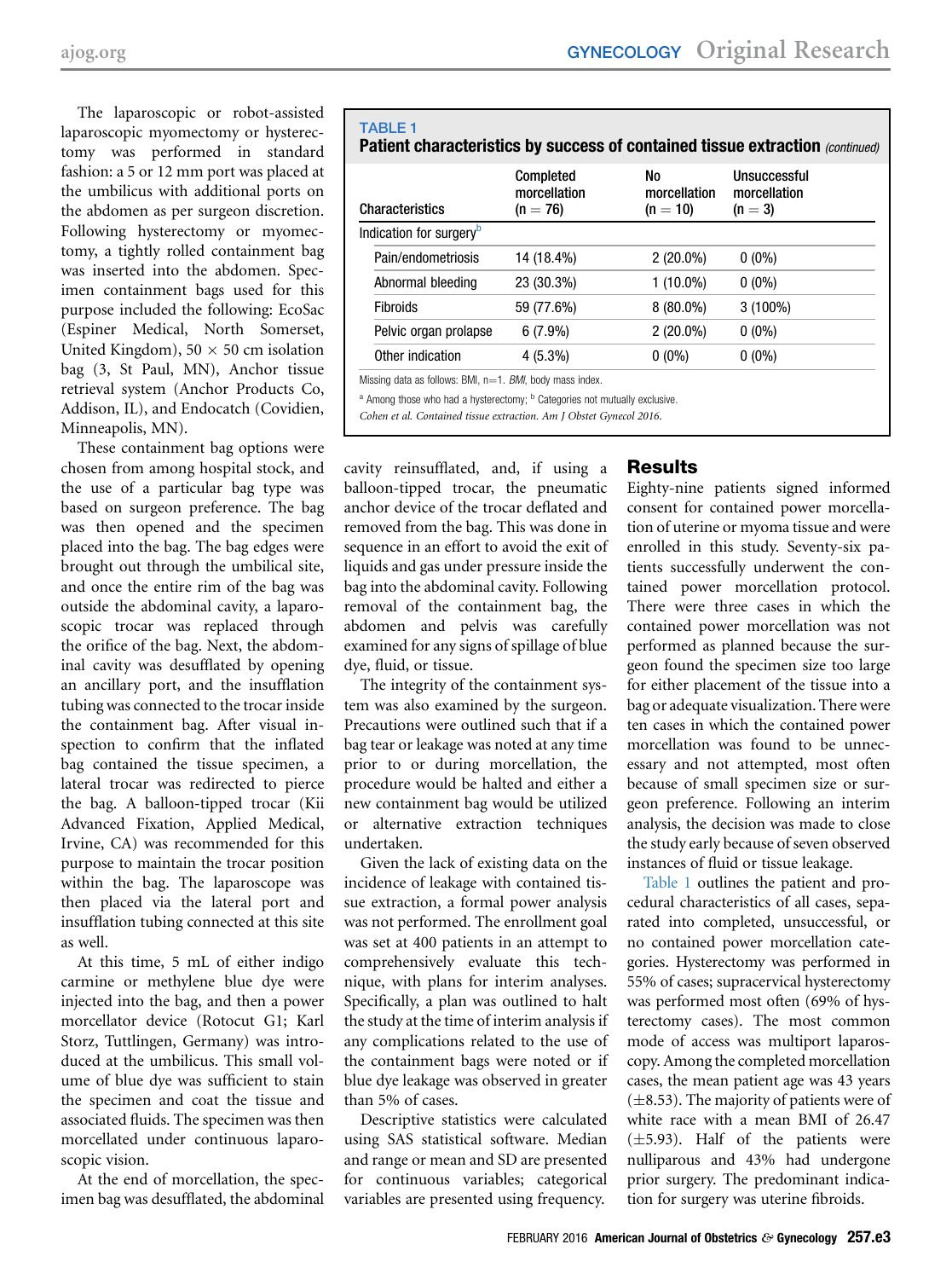Perioperative outcomes for the 76 patients who completed the contained power morcellation protocol are listed in Table 2. Mean operative time was 174.9 minutes  $(\pm 84.9)$ , whereas the mean time for the contained morcellation procedure was 30.2 minutes  $(\pm 22.4)$ . Mean estimated blood loss was 164.7 mL  $(\pm 435.1)$ . There was one intraoperative complication, which was a case with an estimated blood loss of 3600 mL and intraoperative conversion to open radical hysterectomy because of the size of the uterine fibroid and the degree of anatomic distortion. The mean hysterectomy specimen weight was 480.1 g  $(\pm 359.1)$ , and the mean myomectomy specimen weight was 239.1 g  $(\pm 229.7)$ , with 26% of myomectomies involving removal of more than 5 fibroids.

Seven postoperative complications were observed, including two urinary tract infections, two blood transfusions for symptomatic anemia, one allergic reaction to abdominal preparation solution, one incisional seroma and one pelvic infection. The vast majority of patients (73.7%) were discharged home the same day of surgery. There were no reoperations. Final pathological diagnosis was benign in all cases, with fibroids as the most common diagnosis. There was one case performed for presumed uterine fibroids in which the final diagnosis returned a smooth muscle tumor of uncertain malignant potential tumor. Of note, there was no evidence of any tissue leakage outside the containment bag during the morcellation of the smooth muscle tumor of uncertain malignant potential tumor.

Regarding issues with containment bag integrity, there was one case wherein a containment bag tear was noted prior to morcellation because of manipulation of the bag with insertion, and one case when a tear was created during removal of the containment bag. As reported by surgeon visual assessment, no bag tears occurred during the morcellation process.

Spillage of dye or tissue was evaluated by careful abdominopelvic survey after the morcellation and was noted in seven cases (9.2% of contained morcellation procedures). All identified tissue

### TABLE 2

## Perioperative outcomes among cases with completed contained tissue extraction

| Variable                                                                                                           | <b>Completed morcellation</b> |
|--------------------------------------------------------------------------------------------------------------------|-------------------------------|
| OR time, incision to close (minutes)                                                                               |                               |
| Mean (SD)                                                                                                          | 174.9 (84.94)                 |
| Time for morcellation procedure, bag<br>in to bag out (minutes)                                                    |                               |
| Mean (SD)                                                                                                          | 30.15 (22.38)                 |
| Intraoperative complications, n, %                                                                                 |                               |
| N <sub>0</sub>                                                                                                     | 75 (98.7%)                    |
| Yes                                                                                                                | $1(1.3\%)$                    |
| $EBL > 1000$ mL                                                                                                    |                               |
| No                                                                                                                 | 75 (98.7%)                    |
| Yes                                                                                                                | $1(1.3\%)$                    |
| EBL, mL                                                                                                            |                               |
| Mean (SD)                                                                                                          | 164.7 (435.1)                 |
| Hysterectomy specimen weight by pathology, g                                                                       |                               |
| Mean (SD) <sup>a</sup>                                                                                             | 480.1 (359.1)                 |
| Myomectomy specimen weight by pathology, $g^b$                                                                     |                               |
| Mean (SD)                                                                                                          | 239.1 (229.7)                 |
| Postoperative Clavien-Dindo complication rating (1-5)                                                              |                               |
| 0                                                                                                                  | 69 (90.8%)                    |
| 1                                                                                                                  | 2 (2.6%)                      |
| 2                                                                                                                  | 5(6.6%)                       |
| Length of stay, d                                                                                                  |                               |
| 0                                                                                                                  | 56 (73.7%)                    |
| 1                                                                                                                  | 17 (22.4%)                    |
| 2                                                                                                                  | $3(3.9\%)$                    |
| Pathology findings <sup>c</sup>                                                                                    |                               |
| Fibroids                                                                                                           | 64 (84.2%)                    |
| Adenomyosis                                                                                                        | 17 (22.4%)                    |
| Endometriosis                                                                                                      | $2(2.6\%)$                    |
| Ovarian or Fallopian tube cyst                                                                                     | $3(3.9\%)$                    |
| Other benign finding                                                                                               | 10 (13.2%)                    |
| Cancer                                                                                                             | $0(0.0\%)$                    |
| Missing data as follows: time for morcellation procedure, $n = 1$ . EBL, estimated blood loss; OR, operating room. |                               |

<sup>a</sup> Among those who had a hysterectomy; <sup>b</sup> Among those who had a myomectomy; <sup>c</sup> Categories not mutually exclusive.

Cohen et al. Contained tissue extraction. Am J Obstet Gynecol 2016.

fragments or fluid droplets were removed from the abdomen. Containment bags were visually intact in each of these instances aside from intentional puncture with lateral trocar. [Table 3](#page-4-0)

summarizes key factors for these seven cases of dye or tissue spillage.

Of note, patient BMI ranged from 19 to 31 kg/m<sup>2</sup> in these cases of spillage. From review of operative notes, there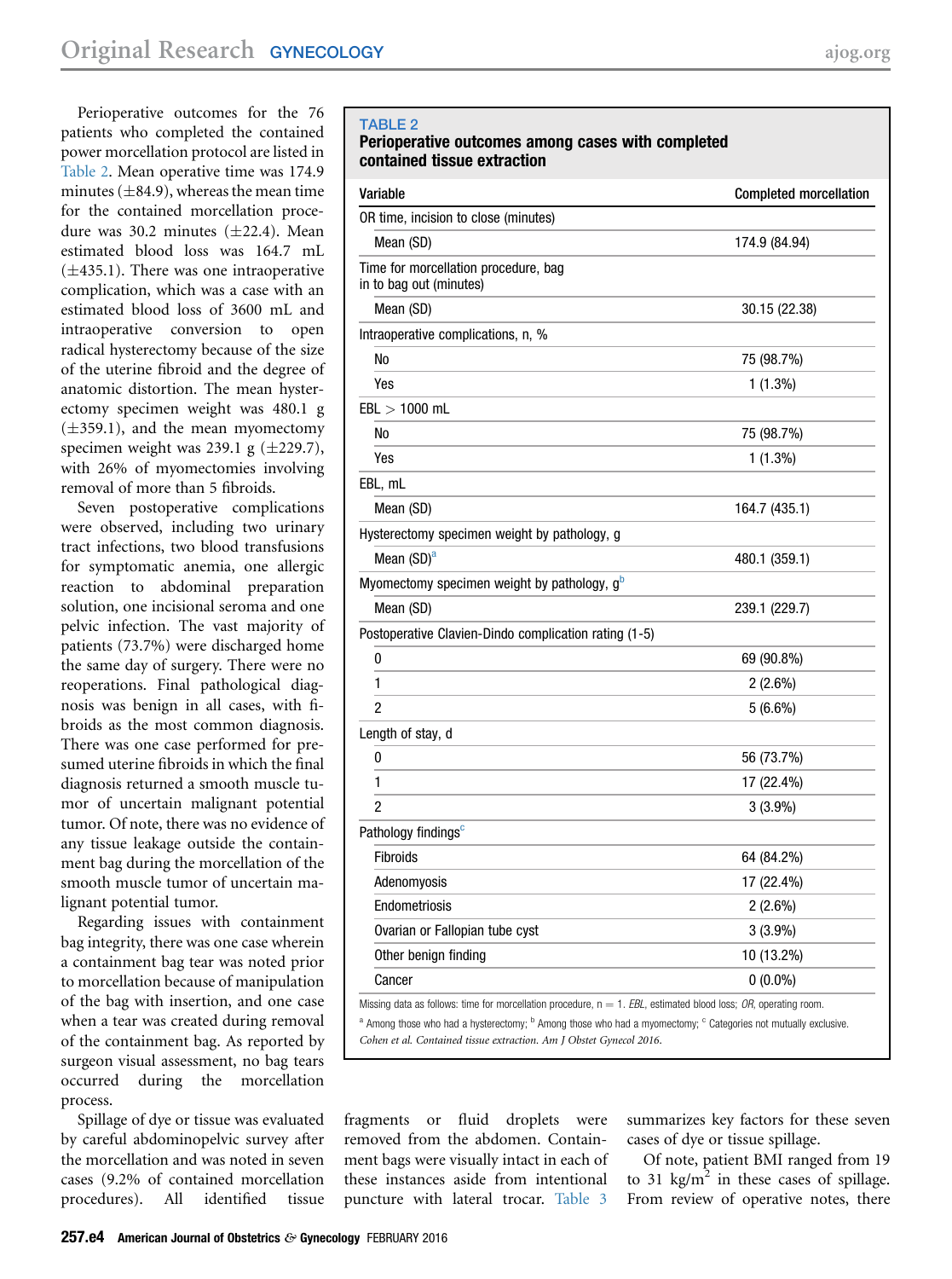<span id="page-4-0"></span>

| Case        | <b>Specimen</b><br>size, g | Pathology                    | Dye<br>spillage | Tissue<br>spillage | Bag type  | Surgeon's explanation, if given                                                                                                                                              |
|-------------|----------------------------|------------------------------|-----------------|--------------------|-----------|------------------------------------------------------------------------------------------------------------------------------------------------------------------------------|
| LM          | 66                         | <b>Fibroids</b>              | x               |                    | EcoSac    | Blue dye introduced through lateral trocar and then dripped<br>during removal of trocar from bag                                                                             |
| <b>LSH</b>  | 40                         | Fibroids and<br>adenyomyosis |                 | X                  | Endocatch | $<$ 1 cm piece of blue tissue may have escaped out of the<br>lateral puncture site or lateral trocar itself                                                                  |
| <b>RALM</b> | 87.3                       | <b>Fibroids</b>              | x               |                    | Endocatch | Dye spill likely from side port during removal of bag                                                                                                                        |
| LM          | 464                        | <b>Fibroids</b>              | X               |                    | EcoSac    | Specimen and blue dye placed in Endocatch bag. Bag<br>noted to be too small, and switch made to a larger bag. Dye<br>obviously spilled when removing specimen from first bag |
| LM          | 83.2                       | <b>Fibroids</b>              | X               | X                  | EcoSac    |                                                                                                                                                                              |
| LM          | 349                        | <b>Fibroids</b>              | X               |                    | EcoSac    | Blue dye got on laparoscope from lateral trocar site and<br>dripped into abdomen after bag was removed                                                                       |
| LSH         | 250                        | <b>Fibroids</b>              | X               | X                  | EcoSac    |                                                                                                                                                                              |

were no identifiable risk factors for the spillage. Surgeon explanation of these events included dye droplets from the lateral port into the abdomen at the time of the containment bag removal, escape of a small tissue fragment from the lateral puncture site, and dye spill during the replacement of larger containment bag prior to morcellation; the remainder of leakage events were unexplained.

## Comment

The use of minimally invasive surgical techniques allows for decreased morbidity, length of hospitalization, and recovery time in addition to marked improvement in patient quality of life compared with open approaches.<sup>[17-20](#page-5-0)</sup> One limitation to minimally invasive management of certain uterine lesions is the need for tissue disruption to avoid laparotomy for specimen removal. In cases in which a preoperative workup was unable to detect a malignant lesion, it is possible that the malignancy may be disseminated or upstaged by the use of uncontained tissue morcellation; this may occur whether or not a power morcellator device is used.<sup>[10,21,22](#page-5-0)</sup> Therefore, it is desirable to investigate alternatives for safe removal of resected tissue using a closed containment system.

We present findings from enrollment of 89 patients in a contained power morcellation protocol for uterine and fibroid specimen extraction at the time of minimally invasive surgery. Contained tissue extraction was successfully used in 76 cases, with only three cases requiring alternate extraction technique for reasons of technical difficulty. There were no instances of containment bag tear during the morcellation process and no complications related to the morcellation technique. Ninety percent of the cases were characterized by complete tissue and fluid containment, with no evidence of tissue or dye spill upon a postmorcellation abdominopelvic survey.

Whereas our results are consistent with prior work demonstrating the feasibility of contained tissue extraction and a pilot study evaluating leakage parameters in vitro, $12-15$  further refinement of this technique is warranted based on the leakage of tissue or dye that was observed. As a result of the leakage events that did occur, we do not advise performing perforation of the containment bag system during contained tissue extraction. This leakage may have occurred at the time of the bag removal, placement/removal of the lateral trocar or via microperforation.

It is unclear whether the tissue and fluid leakage that was observed in this study (seven of 76 patients) holds any

clinical significance, although these instances do represent potential opportunities for tissue dissemination. Even in cases of open surgery and intact specimen extirpation, there may be uterine tissue disruption and fluid spread, particularly in cases of supracervical hysterectomy or myomectomy. Regardless, the authors decided to close the study at the time of interim analysis to allow for further refinements in technique, which may minimize such concerns and enhance reproducibility.

Strengths of this study include the involvement of a large number of surgeons and medical centers, which lends support to the generalizability of the contained tissue extraction technique. Additionally, the use of a dye marker to evaluate for fluid leakage is an improvement on reliance on surgeon gross visual assessment for this measure. Limitations include the fewer than planned number of completed morcellation cases and lack of information about long-term postoperative outcomes. Future studies may benefit from incorporating an objective measure of bag integrity after morcellation as well, in addition to gross inspection by the surgical team, which was used in this study.

Despite the instances of tissue or fluid leakage that were observed in this study, our results provide additional support